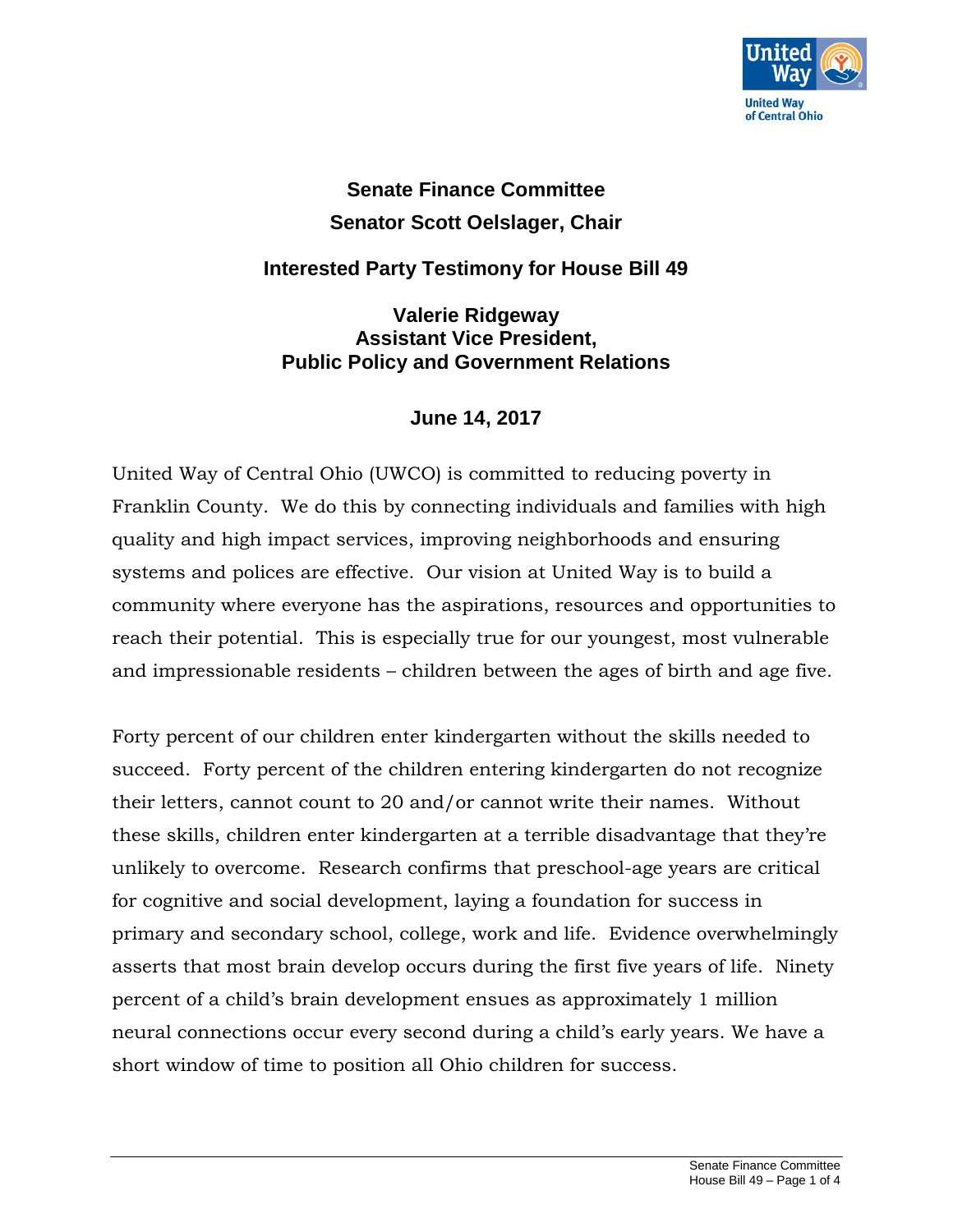It's important to note that all children do not have the same early experiences. Poor children's ability to develop on par with their peers is greatly compromised. By age three, low income learners have heard millions of fewer words than their higher income peers and their vocabulary is half as large. Kids who start behind often stay behind. This is why investments in early learning are so important.

Access to high quality early care and education is crucial to reducing poverty and breaking the cycle of poverty. It's estimated that the average middle-class child enters first grade with 1,000 to 1,700 hours of one-on-one picture book reading, whereas a child from a low-income family averages just 25 hours of one-on-one book reading. Early learning investments enable children from low-income families to participate in early learning activities that allow them to enter Kindergarten ready to learn and thrive. Therefore, UWCO asks that funding for GRF 600413 (Child Care State/MOE), GRF 200408 (Early Childhood Education), and GRF 600535 (Early Care and Education) be restored to levels proposed in the Executive Budget.

In addition to long-term economic gains, Ohio's early childhood system provides significant immediate benefits to our economy. Ohio's early childhood industry is comprised of many small businesses directly supporting thousands of employees. Early childhood programs help improve parent participation in the workforce; immediately helping Ohio's economy. Sixty-two percent of workers in Ohio have a child living in a household where both parents work. Providing children with high-quality early care and education opportunities allows working parents to be more productive at work and reduce absenteeism and tardiness. Ohio's early childhood system supports workforce development efforts by providing parents with safe and affordable learning environments for their children.

United Way of Central Ohio applauds state policy-makers for your continued commitment to creating a high quality and accessible early care and education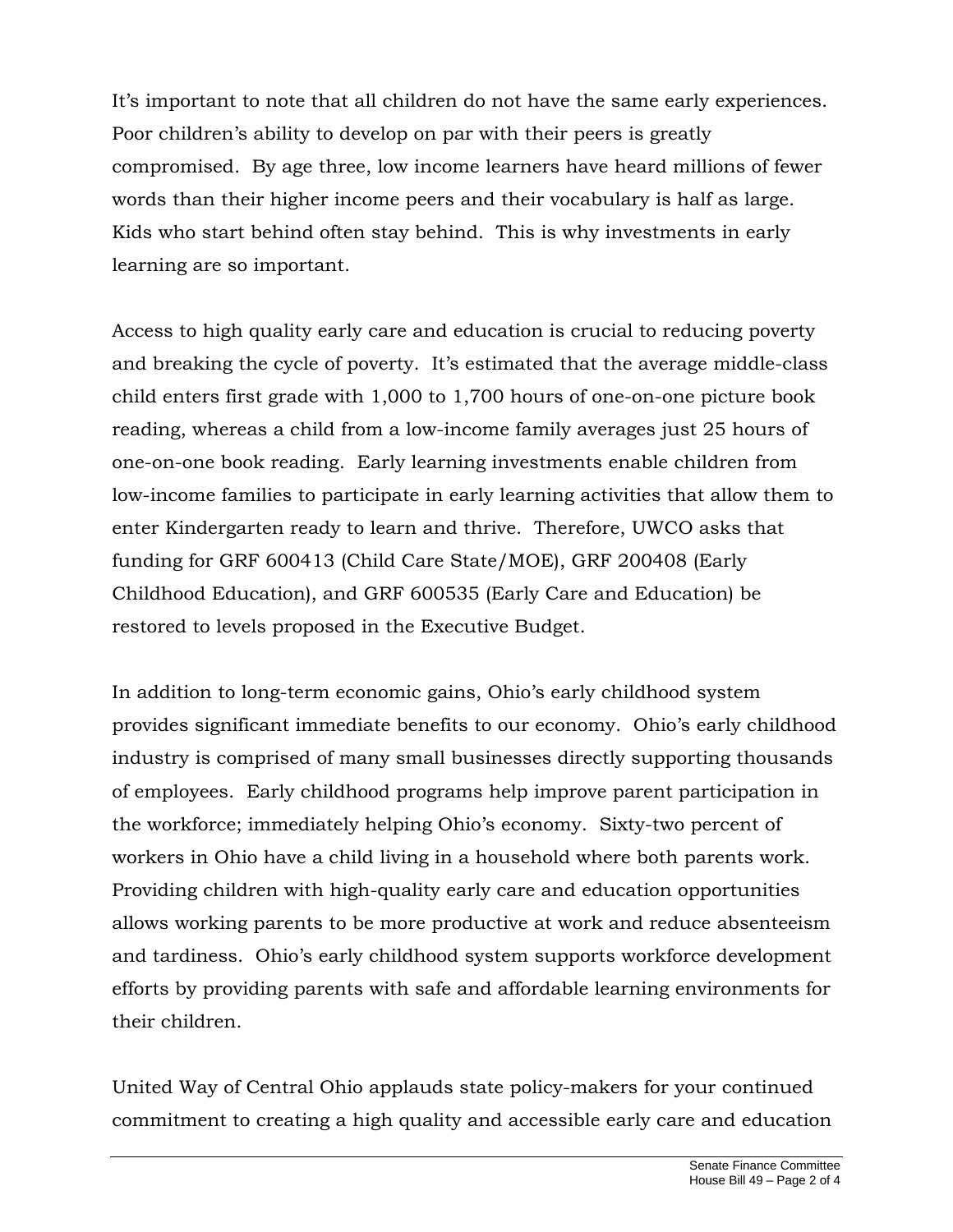system. We commend Ohio's implementation of the Step Up to Quality (SUTQ) Program which encourages early care and education programs to earn 1 to 5- Star ratings based on adherence to nationally researched quality program standards. Unfortunately, Ohio is not on track with reaching its benchmark goal of having 25% of all publicly funded child care centers 4 to 5-star rated by June 30, 2017. Decreased state funding over the 2018-2019 biennium does not set the stage for success when Ohio is already significantly behind the June 30 benchmark established by state leaders.

Ohio's budget solution must allow children access to a safe, high quality, comprehensive early learning experience that ensures kindergarten readiness. These early experiences lay the groundwork for Ohio's economic future. As you embark on the tremendous challenge of creating a state budget that is balanced yet responsive to community needs, UWCO urges you to restore funding for GRF 600413 Child Care State/MOE in the Jobs and Family Services budget to \$84,732,730 each year as proposed by the Executive Budget. We also request that GRF 200408 Early Childhood Education in the Department of Education budget be restored to \$70.3 million each year as proposed by the Executive Budget. Lastly we request that GRF 600535 Early Care and Education in the Department of Job and Family Services budget be restored to \$143,436,793.

One dollar invested in early care and education saves our community as much as \$17 in future remedial instruction, public assistance and incarceration costs. Children who participate in early care and education programs have greater language skills, better mathematical ability and fewer behavior problems in school. As adults, these same children have higher graduation rates, higher post-high school education attainment, and higher rates of workforce participation. Early care and education is a workforce issue and an economic development issue.